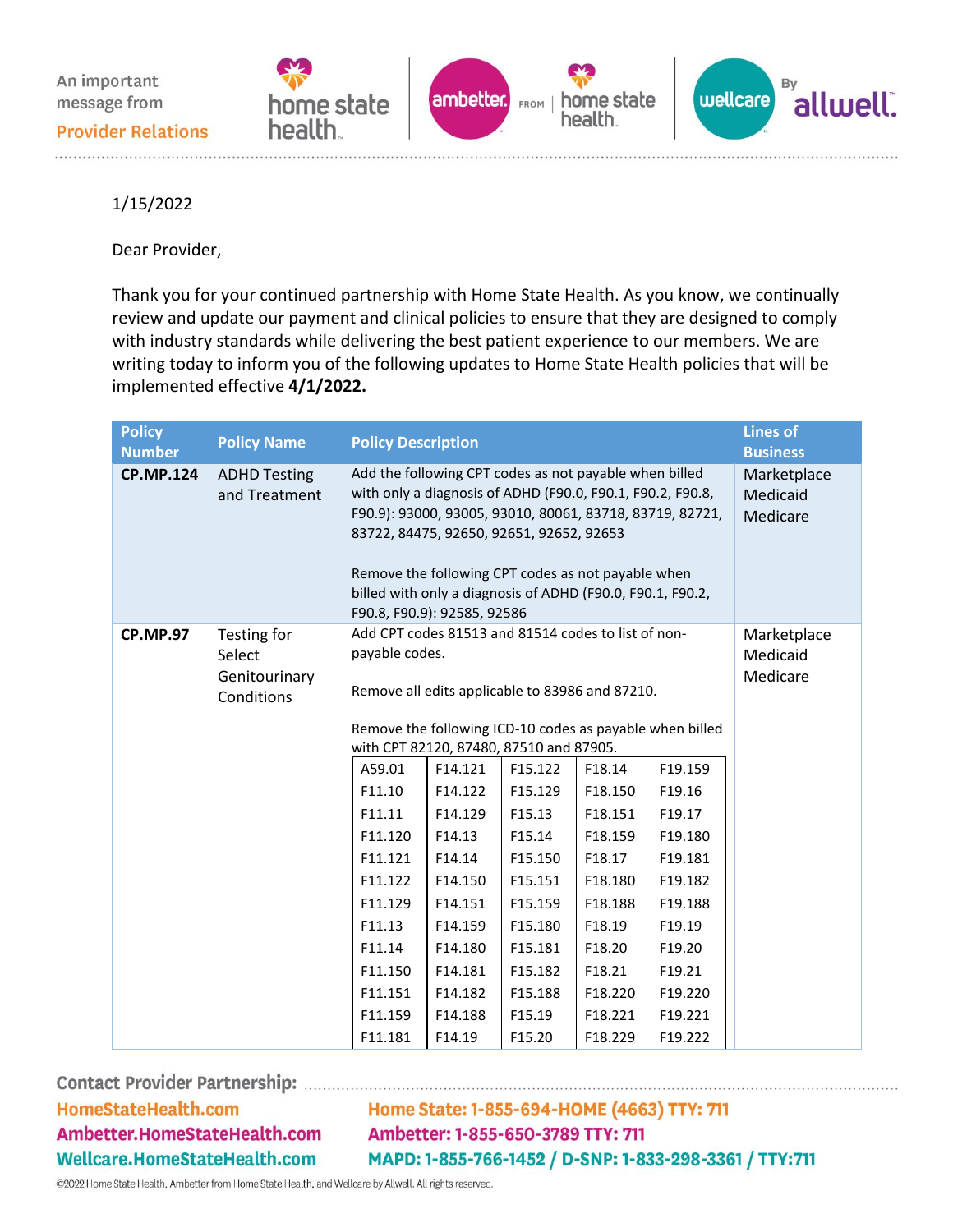An important message from

**Provider Relations** 





health.



| <b>Policy</b><br><b>Number</b> | <b>Policy Name</b>                                          | <b>Policy Description</b> |                                                                                                             |         |         |         | <b>Lines of</b><br><b>Business</b> |  |
|--------------------------------|-------------------------------------------------------------|---------------------------|-------------------------------------------------------------------------------------------------------------|---------|---------|---------|------------------------------------|--|
|                                |                                                             | F11.182                   | F14.20                                                                                                      | F15.21  | F18.24  | F19.229 |                                    |  |
|                                |                                                             | F11.188                   | F14.21                                                                                                      | F15.220 | F18.250 | F19.230 |                                    |  |
|                                |                                                             | F11.19                    | F14.220                                                                                                     | F15.221 | F18.251 | F19.231 |                                    |  |
|                                |                                                             | F11.20                    | F14.221                                                                                                     | F15.222 | F18.259 | F19.232 |                                    |  |
|                                |                                                             | F11.21                    | F14.222                                                                                                     | F15.229 | F18.27  | F19.239 |                                    |  |
|                                |                                                             | F11.220                   | F14.229                                                                                                     | F15.23  | F18.280 | F19.24  |                                    |  |
|                                |                                                             | F11.221                   | F14.23                                                                                                      | F15.24  | F18.288 | F19.250 |                                    |  |
|                                |                                                             | F11.229                   | F14.24                                                                                                      | F15.250 | F18.29  | F19.251 |                                    |  |
|                                |                                                             | F11.23                    | F14.250                                                                                                     | F15.251 | F19.10  | F19.259 |                                    |  |
|                                |                                                             | F11.24                    | F14.251                                                                                                     | F15.259 | F19.11  | F19.26  |                                    |  |
|                                |                                                             | F11.250                   | F14.259                                                                                                     | F15.280 | F19.120 | F19.27  |                                    |  |
|                                |                                                             | F11.251                   | F14.280                                                                                                     | F15.281 | F19.121 | F19.280 |                                    |  |
|                                |                                                             | F11.259                   | F14.281                                                                                                     | F15.282 | F19.129 | F19.281 |                                    |  |
|                                |                                                             | F11.281                   | F14.282                                                                                                     | F15.288 | F19.130 | F19.282 |                                    |  |
|                                |                                                             | F11.282                   | F14.288                                                                                                     | F15.29  | F19.131 | F19.288 |                                    |  |
|                                |                                                             | F11.288                   | F14.29                                                                                                      | F18.10  | F19.132 | F19.29  |                                    |  |
|                                |                                                             | F11.29                    | F15.10                                                                                                      | F18.11  | F19.139 | Z11.2   |                                    |  |
|                                |                                                             | F14.10                    | F15.11                                                                                                      | F18.120 | F19.14  | Z11.8   |                                    |  |
|                                |                                                             | F14.11                    | F15.120                                                                                                     | F18.121 | F19.150 | Z13.89  |                                    |  |
|                                |                                                             | F14.120                   | F15.121                                                                                                     | F18.129 | F19.151 |         |                                    |  |
| <b>CP.MP.155</b>               | EEG for<br>Headache                                         | 95819.                    | Add R51.9 as non-payable when listed as the only<br>diagnosis code, and billed with 95812, 95813, 95816, or |         |         |         |                                    |  |
|                                | Add the following ICD-10 codes as non-payable (if listed as |                           |                                                                                                             |         |         |         |                                    |  |
|                                |                                                             |                           | the only diagnosis code) when billed with CPT 95822                                                         |         |         |         |                                    |  |
|                                |                                                             | G43.001                   | G43.609                                                                                                     | G43.811 | G44.039 | G44.319 |                                    |  |
|                                |                                                             | G43.009                   | G43.611                                                                                                     | G43.819 | G44.041 | G44.321 |                                    |  |
|                                |                                                             | G43.011                   | G43.619                                                                                                     | G43.821 | G44.049 | G44.329 |                                    |  |
|                                |                                                             | G43.019                   | G43.701                                                                                                     | G43.829 | G44.051 | G44.40  |                                    |  |
|                                |                                                             | G43.101                   | G43.709                                                                                                     | G43.831 | G44.059 | G44.41  |                                    |  |
|                                |                                                             | G43.109                   | G43.711                                                                                                     | G43.839 | G44.091 | G44.51  |                                    |  |
|                                |                                                             | G43.111                   | G43.719                                                                                                     | G43.901 | G44.099 | G44.52  |                                    |  |
|                                |                                                             | G43.119                   | G43.A0                                                                                                      | G43.909 | G44.1   | G44.53  |                                    |  |
|                                |                                                             | G43.401                   | G43.A1                                                                                                      | G43.911 | G44.201 | G44.59  |                                    |  |
|                                |                                                             | G43.409                   | G43.B0                                                                                                      | G43.919 | G44.209 | G44.81  |                                    |  |
|                                |                                                             | G43.411                   | G43.B1                                                                                                      | G44.001 | G44.211 | G44.82  |                                    |  |
|                                |                                                             | G43.419                   | G43.CO                                                                                                      | G44.009 | G44.219 | G44.83  |                                    |  |

Contact Provider Partnership: ................

## HomeStateHealth.com Ambetter.HomeStateHealth.com Wellcare.HomeStateHealth.com

Home State: 1-855-694-HOME (4663) TTY: 711 Ambetter: 1-855-650-3789 TTY: 711 MAPD: 1-855-766-1452 / D-SNP: 1-833-298-3361 / TTY:711

©2022 Home State Health, Ambetter from Home State Health, and Wellcare by Allwell. All rights reserved.